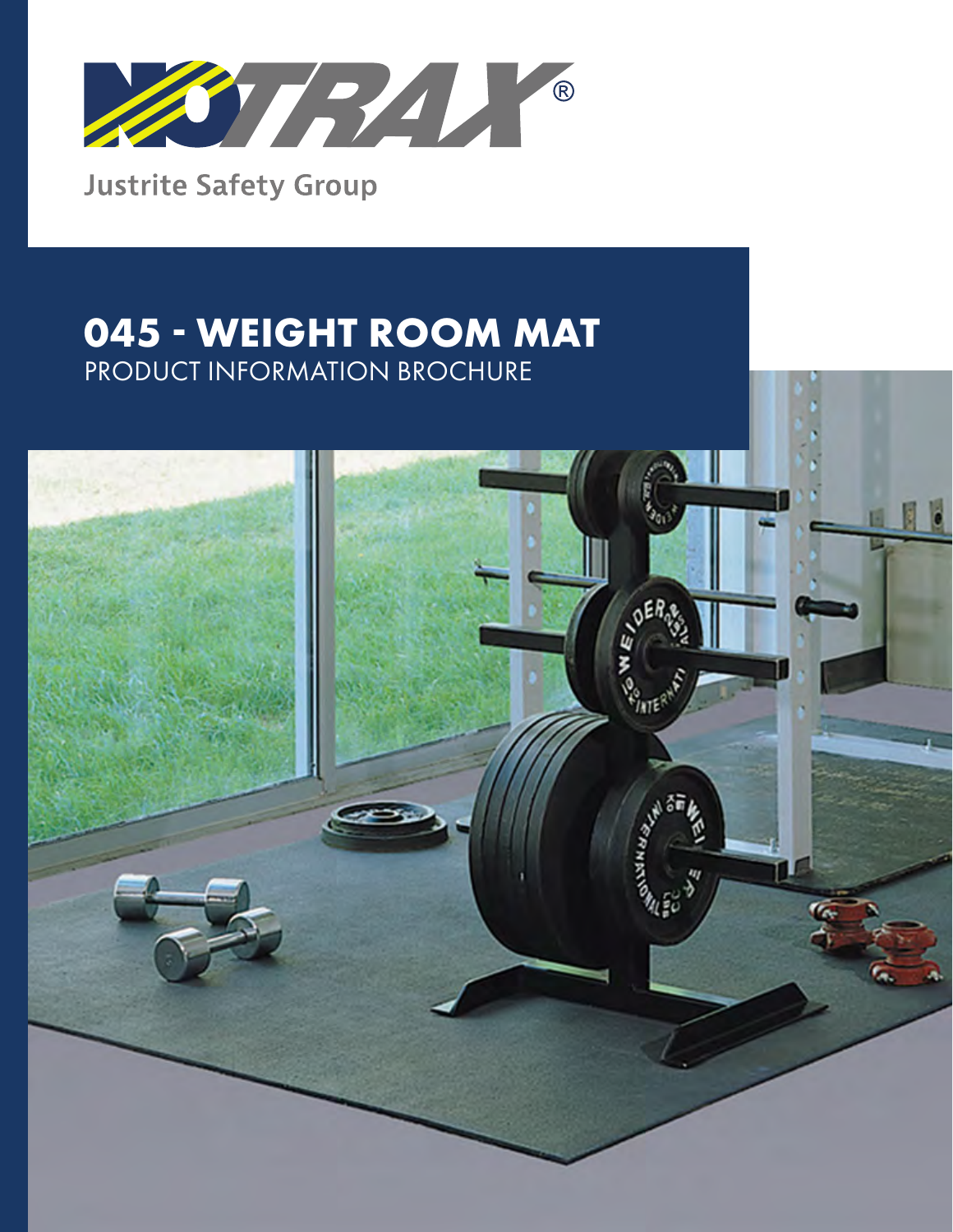



For over 70 years, the name Notrax® has meant superior quality, service, and innovative products. Now this brand is a cornerstone of Justrite Safety Group, offering the widest selection of products to a variety of markets and applications including entrance mats, anti-fatigue/safety mats, and products designed specifically for use in professional food service environments. Notrax® offers a complete selection of floor matting options to meet any application requirement, quality expectation, and budget.

- **• Track record of manufacturing high quality mats for over seventy years**
- **• All products are manufactured in ISO certified facilities**
- **• Notrax® offers anti-fatigue matting, entrance matting, safety matting, food service matting and specialty mats designed for a variety of industries**

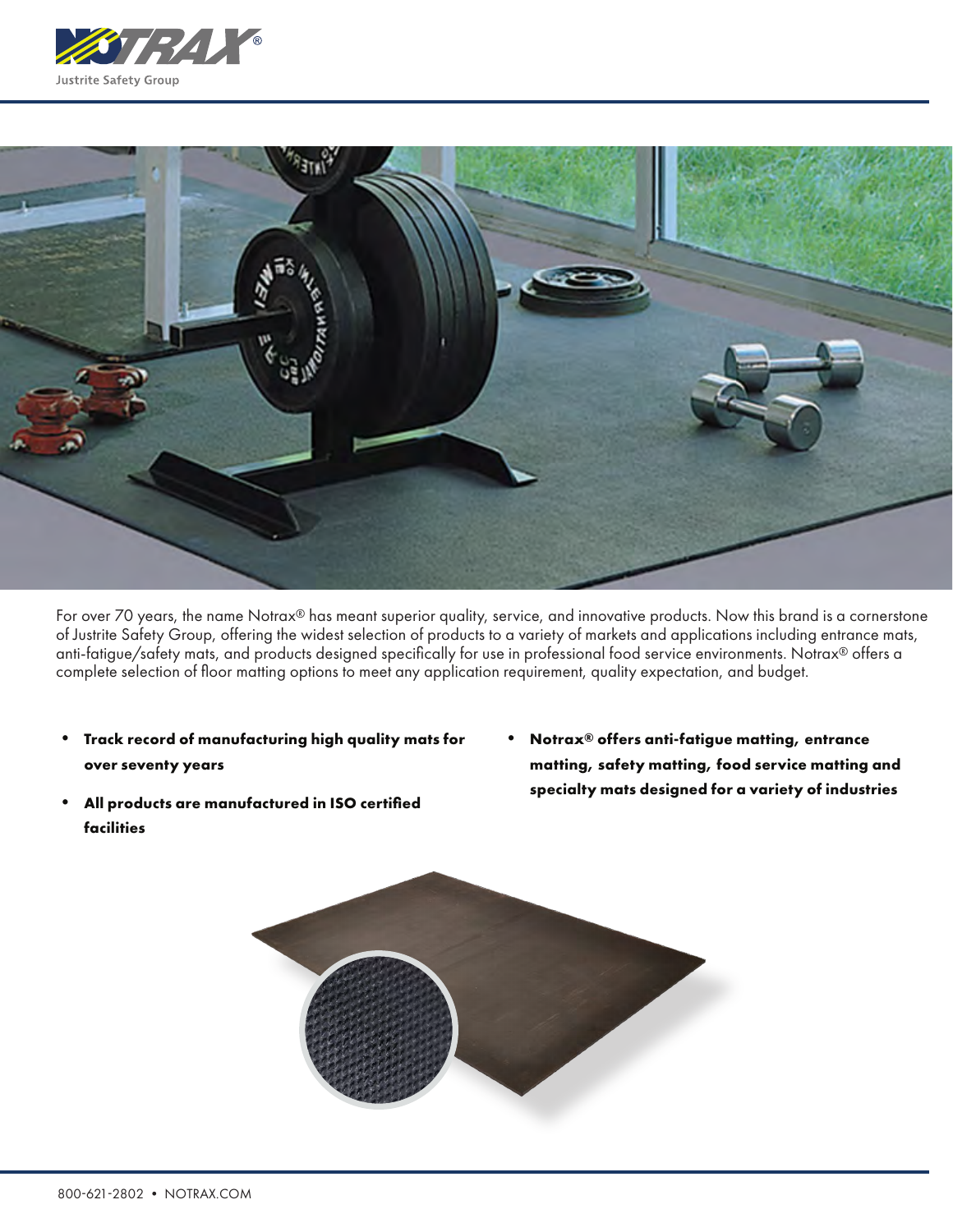045 -WEIGHT ROOM MAT is a heavy-duty rubber mat that absorbs the crush of free weights and exercise equipment while protecting the floor. The extra tough dense rubber compound keeps the mat from buckling or curling under extreme weight, while its textured top surface provides traction.

#### Material: Rubber

#### Features and Benefits:

- Heavy-duty natural rubber mat designed to handle heavy equipment
- Designed to take impact of free weights while protecting the floor
- Extra tough in order not to buckle or curl under the extreme weight
- Textured top surface provides traction
- Not intended for wall-to-wall applications



MODEL: 045



### **SPECIFICATIONS**





Protection